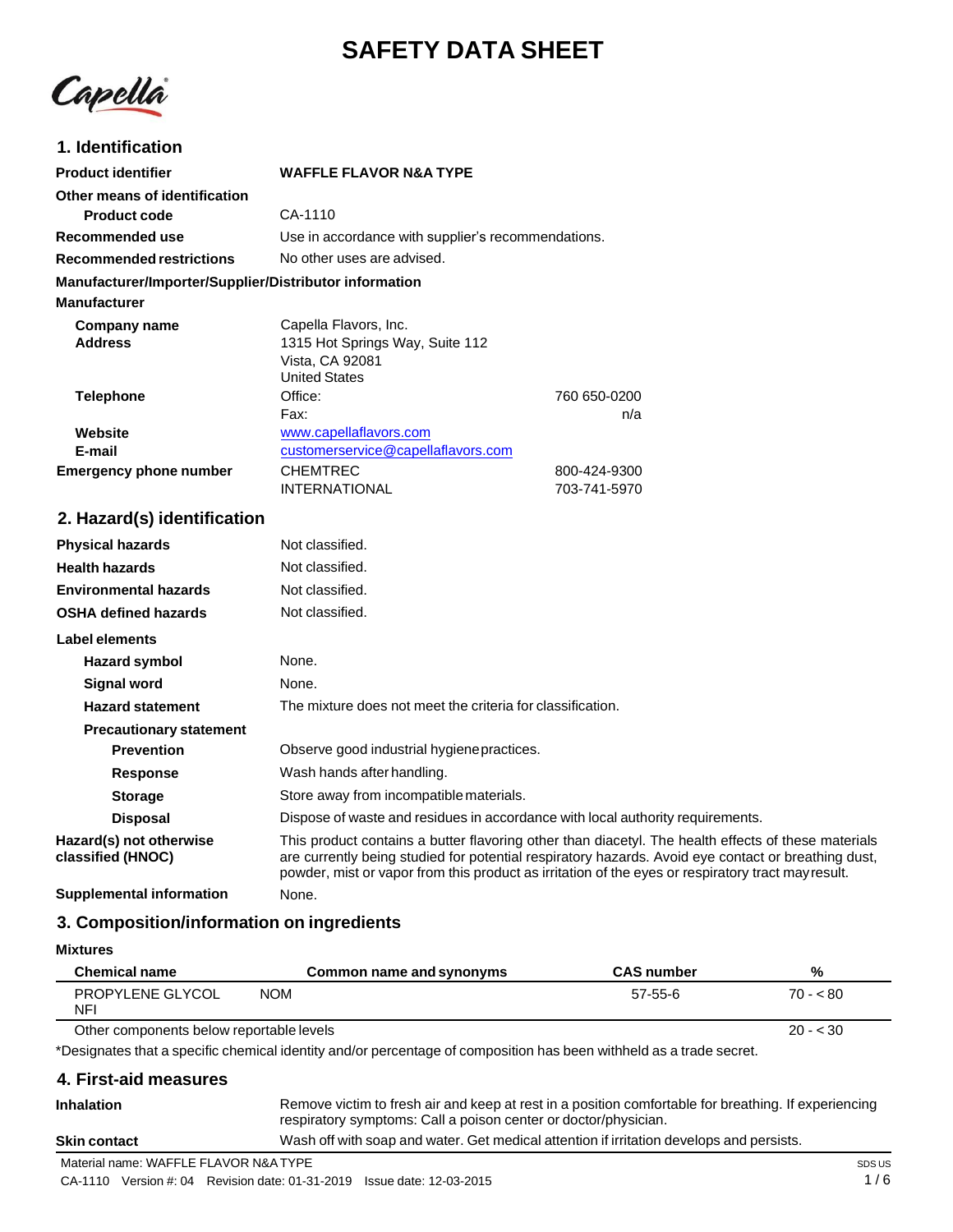| Eye contact                                                                  | Immediately flush eyes with plenty of water for at least 15 minutes. Remove contact lenses, if<br>present and easy to do. Continue rinsing. If eye irritation persists: Get medical advice/attention. |  |  |
|------------------------------------------------------------------------------|-------------------------------------------------------------------------------------------------------------------------------------------------------------------------------------------------------|--|--|
| Ingestion                                                                    | Rinse mouth. Get medical attention if symptoms occur.                                                                                                                                                 |  |  |
| <b>Most important</b><br>symptoms/effects, acute and<br>delayed              | Direct contact with eyes may cause temporary irritation.                                                                                                                                              |  |  |
| Indication of immediate<br>medical attention and special<br>treatment needed | In case of shortness of breath, give oxygen. Keep victim warm. Keep victim under observation.<br>Symptoms may be delayed.                                                                             |  |  |
| <b>General information</b>                                                   | Ensure that medical personnel are aware of the material(s) involved, and take precautions to<br>protect themselves.                                                                                   |  |  |
| 5. Fire-fighting measures                                                    |                                                                                                                                                                                                       |  |  |
| Suitable extinguishing media                                                 | Alcohol resistant foam. Powder. Carbon dioxide (CO2).                                                                                                                                                 |  |  |
| Unsuitable extinguishing<br>media                                            | Do not use water jet as an extinguisher, as this will spread the fire.                                                                                                                                |  |  |
| Specific hazards arising from<br>the chemical                                | During fire, gases hazardous to health may be formed.                                                                                                                                                 |  |  |
| Special protective equipment<br>and precautions for firefighters             | Self-contained breathing apparatus and full protective clothing must be worn in case of fire.                                                                                                         |  |  |
| <b>Fire fighting</b><br>equipment/instructions                               | Move containers from fire area if you can do so without risk.                                                                                                                                         |  |  |
| <b>Specific methods</b>                                                      | Use standard firefighting procedures and consider the hazards of other involved materials.                                                                                                            |  |  |

**General fire hazards**

Use standard firefighting procedures and consider the hazards of other involved materials. No unusual fire or explosion hazards noted.

#### **6. Accidental release measures**

| <b>Personal precautions,</b><br>protective equipment and<br>emergency procedures | Keep unnecessary personnel away. Avoid inhalation of vapor, fumes, dust and/or mist from the<br>spilled material. Ensure adequate ventilation. For personal protection, see section 8 of the SDS.                                                 |
|----------------------------------------------------------------------------------|---------------------------------------------------------------------------------------------------------------------------------------------------------------------------------------------------------------------------------------------------|
| Methods and materials for<br>containment and cleaning up                         | Use water spray to reduce vapors or divert vapor cloud drift.                                                                                                                                                                                     |
|                                                                                  | Large Spills: Stop the flow of material, if this is without risk. Dike the spilled material, where this is<br>possible. Absorb in vermiculite, dry sand or earth and place into containers. Following product<br>recovery, flush area with water. |
|                                                                                  | Small Spills: Wipe up with absorbent material (e.g. cloth, fleece). Clean surface thoroughly to<br>remove residual contamination.                                                                                                                 |
|                                                                                  | Never return spills to original containers for re-use. For waste disposal, see section 13 of the SDS.                                                                                                                                             |
| <b>Environmental precautions</b>                                                 | Avoid discharge into drains, water courses or onto the ground.                                                                                                                                                                                    |
| 7. Handling and storage                                                          |                                                                                                                                                                                                                                                   |
| <b>Precautions for safe handling</b>                                             | Avoid breathing dust/fume/gas/mist/vapors/spray. Avoid contact with eyes. Avoid prolonged<br>exposure. Use only outdoors or in a well-ventilated area.                                                                                            |
| Conditions for safe storage                                                      | Store locked up. Store in tightly closed container. Store in a well-ventilated place. Store away from                                                                                                                                             |

**Conditions for safe storage, including any incompatibilities** tightly closed container. Store in a well-ventilated place. Store away from incompatible materials (see Section 10 of the SDS).

#### **8. Exposure controls/personal protection**

#### **Occupational exposure limits**

The following constituents are the only constituents of the product which have a PEL, TLV or other recommended exposure limit. At this time, the other constituents have no known exposure limits.

| US. Workplace Environmental Exposure Level (WEEL) Guides |                                                                                                                                                                                                                                                                                                                                                                    |                   |          |  |
|----------------------------------------------------------|--------------------------------------------------------------------------------------------------------------------------------------------------------------------------------------------------------------------------------------------------------------------------------------------------------------------------------------------------------------------|-------------------|----------|--|
| <b>Components</b>                                        | Tvpe                                                                                                                                                                                                                                                                                                                                                               | Value             | Form     |  |
| PROPYLENE GLYCOL<br>NOM NFI (CAS 57-55-6)                | TWA                                                                                                                                                                                                                                                                                                                                                                | $10 \text{ mg/m}$ | Aerosol. |  |
| <b>Biological limit values</b>                           | No biological exposure limits noted for the ingredient(s).                                                                                                                                                                                                                                                                                                         |                   |          |  |
| Appropriate engineering<br>controls                      | Good general ventilation should be used. Ventilation rates should be matched to conditions. If<br>applicable, use process enclosures, local exhaust ventilation, or other engineering controls to<br>maintain airborne levels below recommended exposure limits. If exposure limits have not been<br>established, maintain airborne levels to an acceptable level. |                   |          |  |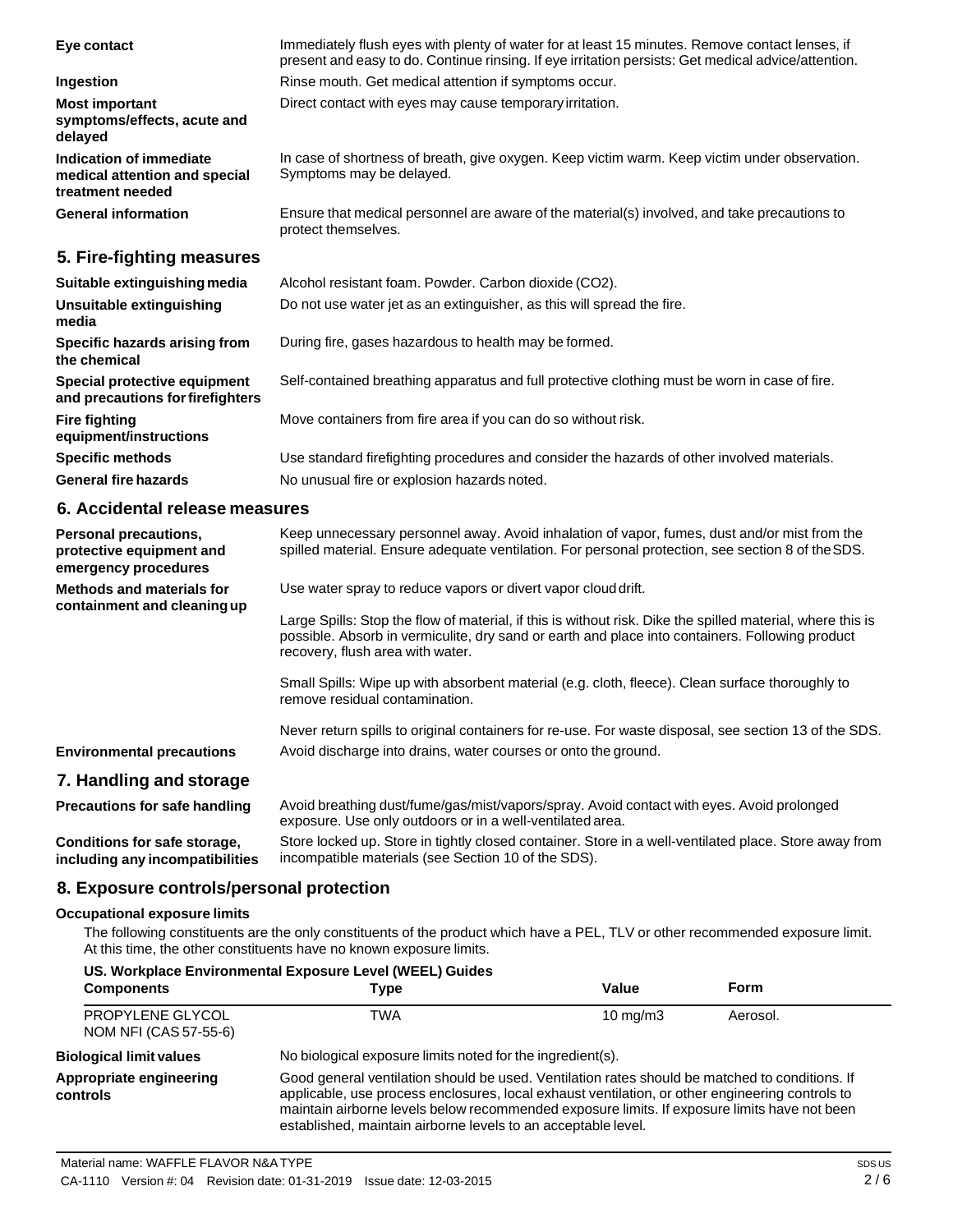#### **Individual protection measures, such as personal protectiveequipment**

| <b>Eye/face protection</b>        | Wear safety glasses with side shields (or goggles).                                                                                                                                                                         |  |  |
|-----------------------------------|-----------------------------------------------------------------------------------------------------------------------------------------------------------------------------------------------------------------------------|--|--|
| <b>Skin protection</b>            |                                                                                                                                                                                                                             |  |  |
| <b>Hand protection</b>            | Wear appropriate chemical resistant gloves.                                                                                                                                                                                 |  |  |
| Other                             | Wear suitable protective clothing.                                                                                                                                                                                          |  |  |
| <b>Respiratory protection</b>     | In case of insufficient ventilation, wear suitable respiratory equipment.                                                                                                                                                   |  |  |
| <b>Thermal hazards</b>            | Wear appropriate thermal protective clothing, when necessary.                                                                                                                                                               |  |  |
| General hygiene<br>considerations | Always observe good personal hygiene measures, such as washing after handling the material<br>and before eating, drinking, and/or smoking. Routinely wash work clothing and protective<br>equipment to remove contaminants. |  |  |

# **9. Physical and chemical properties**

| Appearance                                        |                                               |
|---------------------------------------------------|-----------------------------------------------|
| <b>Physical state</b>                             | Liquid.                                       |
| <b>Form</b>                                       | Liquid.                                       |
| Color                                             | Not available.                                |
| Odor                                              | Not available.                                |
| <b>Odor threshold</b>                             | Not available.                                |
| рH                                                | Not available.                                |
| Melting point/freezing point                      | -74.2 $\degree$ F (-59 $\degree$ C) estimated |
| Initial boiling point and boiling<br>range        | 370.76 °F (188.2 °C) estimated                |
| <b>Flash point</b>                                | $>$ 200.0 °F ( $>$ 93.3 °C)                   |
| <b>Evaporation rate</b>                           | Not available.                                |
| <b>Flammability (solid, gas)</b>                  | Not applicable.                               |
| Upper/lower flammability or explosive limits      |                                               |
| <b>Flammability limit - lower</b><br>(%)          | Not available.                                |
| <b>Flammability limit - upper</b><br>$(\%)$       | Not available.                                |
| Explosive limit - lower (%)                       | Not available.                                |
| Explosive limit - upper (%)                       | Not available.                                |
| Vapor pressure                                    | 0.14 hPa estimated                            |
| <b>Vapor density</b>                              | Not available.                                |
| <b>Relative density</b>                           | Not available.                                |
| Solubility(ies)                                   |                                               |
| <b>Solubility (water)</b>                         | Not available.                                |
| <b>Partition coefficient</b><br>(n-octanol/water) | Not available.                                |
| <b>Auto-ignition temperature</b>                  | 700 °F (371.11 °C) estimated                  |
| <b>Decomposition temperature</b>                  | Not available.                                |
| <b>Viscosity</b>                                  | Not available.                                |
| <b>Other information</b>                          |                                               |
| <b>Explosive properties</b>                       | Not explosive.                                |
| <b>Flammability class</b>                         | Combustible IIIB estimated                    |
| <b>Oxidizing properties</b>                       | Not oxidizing.                                |
| <b>Refractive index</b>                           | 1.4035 - 1.4335                               |
| <b>Specific gravity</b>                           | $1.03 - 1.06$                                 |
| 10. Stability and reactivity                      |                                               |
|                                                   |                                               |

**Reactivity Chemical stability** The product is stable and non-reactive under normal conditions of use, storage and transport. Material is stable under normal conditions.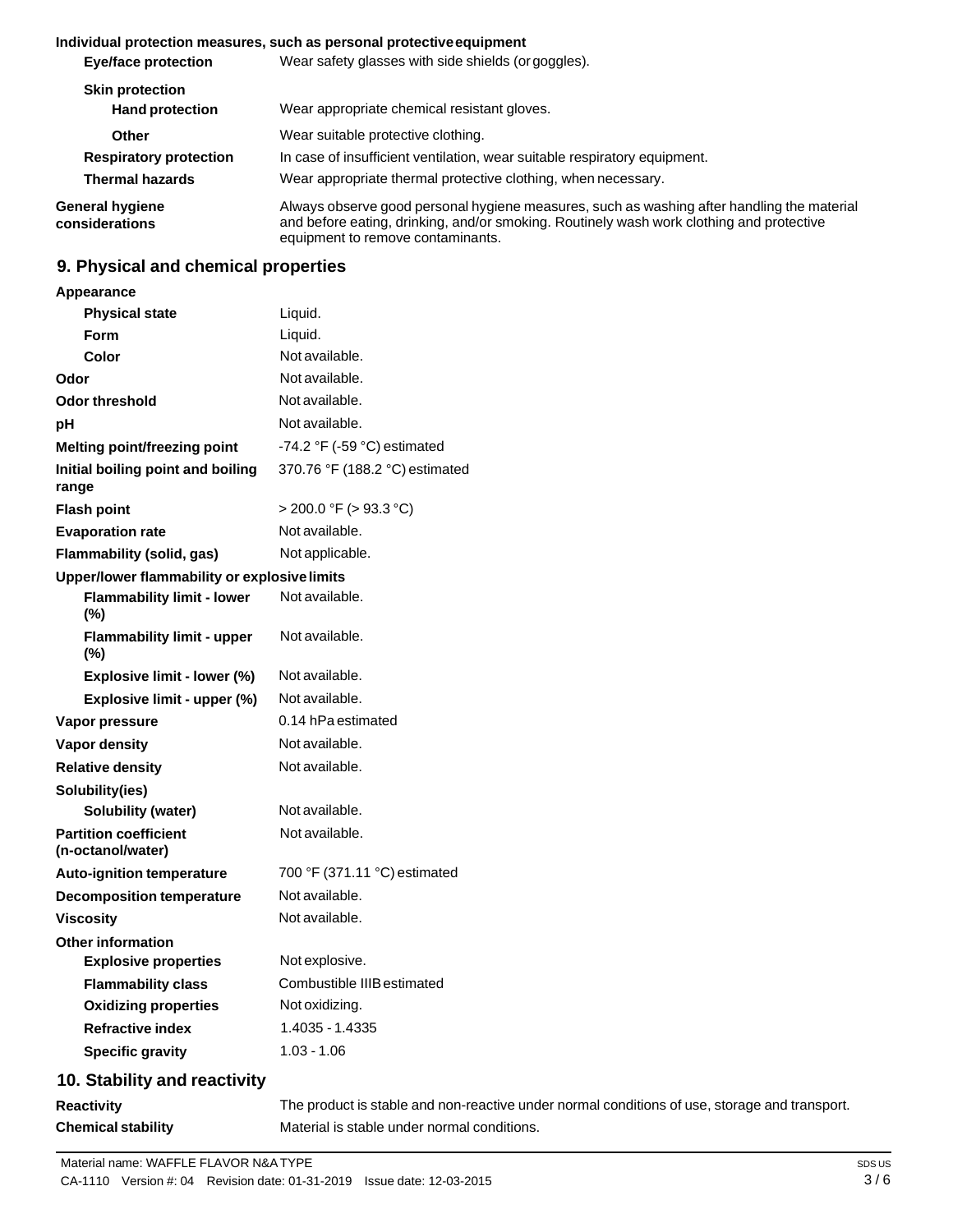| <b>Possibility of hazardous</b><br>reactions                                       | No dangerous reaction known under conditions of normaluse.                                                                                                               |
|------------------------------------------------------------------------------------|--------------------------------------------------------------------------------------------------------------------------------------------------------------------------|
| <b>Conditions to avoid</b>                                                         | Keep away from heat, hot surfaces, sparks, open flames and other ignition sources. Avoid<br>temperatures exceeding the flash point. Contact with incompatible materials. |
| Incompatible materials                                                             | Strong oxidizing agents.                                                                                                                                                 |
| <b>Hazardous decomposition</b><br>products                                         | No hazardous decomposition products areknown.                                                                                                                            |
| 11. Toxicological information                                                      |                                                                                                                                                                          |
| Information on likely routes of exposure                                           |                                                                                                                                                                          |
| <b>Inhalation</b>                                                                  | May cause irritation to the respiratory system. Prolonged inhalation may beharmful.                                                                                      |
| <b>Skin contact</b>                                                                | No adverse effects due to skin contact are expected.                                                                                                                     |
| Eye contact                                                                        | May be irritating to eyes.                                                                                                                                               |
| Ingestion                                                                          | Expected to be a low ingestion hazard.                                                                                                                                   |
| Symptoms related to the<br>physical, chemical and<br>toxicological characteristics | Direct contact with eyes may cause temporary irritation.                                                                                                                 |
| Information on toxicological effects                                               |                                                                                                                                                                          |
| <b>Acute toxicity</b>                                                              | Not available.                                                                                                                                                           |
| Skin corrosion/irritation                                                          | Prolonged skin contact may cause temporary irritation.                                                                                                                   |
| Serious eye damage/eye<br>irritation                                               | Direct contact with eyes may cause temporary irritation.                                                                                                                 |
| Respiratory or skin sensitization                                                  |                                                                                                                                                                          |
| <b>Respiratory sensitization</b>                                                   | Not a respiratory sensitizer.                                                                                                                                            |
| <b>Skin sensitization</b>                                                          | This product is not expected to cause skin sensitization.                                                                                                                |
| Germ cell mutagenicity                                                             | No data available to indicate product or any components present at greater than 0.1% are<br>mutagenic or genotoxic.                                                      |
| Carcinogenicity                                                                    | Not classifiable as to carcinogenicity to humans.                                                                                                                        |
| IARC Monographs. Overall Evaluation of Carcinogenicity                             |                                                                                                                                                                          |
| Not listed.                                                                        |                                                                                                                                                                          |
|                                                                                    | OSHA Specifically Regulated Substances (29 CFR 1910.1001-1052)                                                                                                           |
| Not regulated.                                                                     | US. National Toxicology Program (NTP) Report on Carcinogens                                                                                                              |
| Not listed.                                                                        |                                                                                                                                                                          |
| <b>Reproductive toxicity</b>                                                       | This product is not expected to cause reproductive or developmental effects.                                                                                             |
| Specific target organ toxicity -<br>single exposure                                | Not classified.                                                                                                                                                          |
| Specific target organ toxicity -                                                   | Not classified.                                                                                                                                                          |

| Partition coefficient n-octanol / water (log Kow) |                                                                                                                                                                                            |         |
|---------------------------------------------------|--------------------------------------------------------------------------------------------------------------------------------------------------------------------------------------------|---------|
| PROPYLENE GLYCOL                                  | NOM NFI                                                                                                                                                                                    | $-0.92$ |
| Mobility in soil                                  | No data available.                                                                                                                                                                         |         |
| Other adverse effects                             | No other adverse environmental effects (e.g. ozone depletion, photochemical ozone creation<br>potential, endocrine disruption, global warming potential) are expected from this component. |         |

## **13. Disposal considerations**

**12. Ecological information**

**Persistence and degradability Bioaccumulative potential**

**repeated exposure**

**Ecotoxicity**

**Disposal instructions** Collect and reclaim or dispose in sealed containers at licensed waste disposal site.

No data is available on the degradability of any ingredients in the mixture.

The product is not classified as environmentally hazardous. However, this does not exclude the possibility that large or frequent spills can have a harmful or damaging effect on the environment.

**Aspiration hazard** Not an aspiration hazard.

**Chronic effects** Prolonged inhalation may be harmful.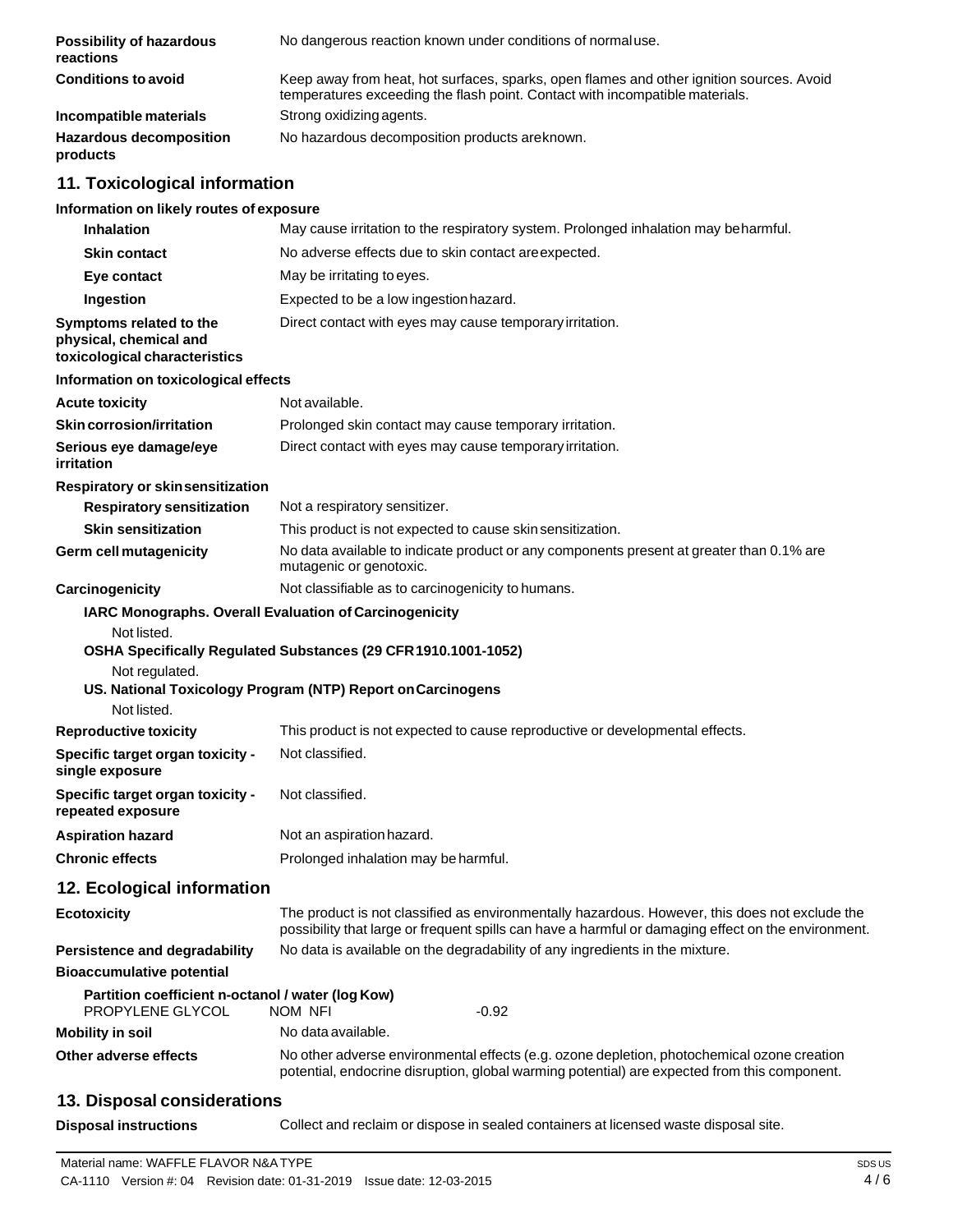|                                                                                                                                | Clean Air Act (CAA) Section 112(r) Accidental Release Prevention (40 CFR 68.130)                                              |  |  |  |
|--------------------------------------------------------------------------------------------------------------------------------|-------------------------------------------------------------------------------------------------------------------------------|--|--|--|
|                                                                                                                                |                                                                                                                               |  |  |  |
| Not regulated.                                                                                                                 |                                                                                                                               |  |  |  |
|                                                                                                                                | Clean Air Act (CAA) Section 112 Hazardous Air Pollutants (HAPs) List                                                          |  |  |  |
| <b>Other federal regulations</b>                                                                                               |                                                                                                                               |  |  |  |
| Not regulated.                                                                                                                 |                                                                                                                               |  |  |  |
| chemical<br><b>SARA 313 (TRI reporting)</b>                                                                                    |                                                                                                                               |  |  |  |
| SARA 311/312 Hazardous                                                                                                         | No (Exempt)                                                                                                                   |  |  |  |
| Not listed.                                                                                                                    |                                                                                                                               |  |  |  |
| <b>SARA 302 Extremely hazardous substance</b>                                                                                  |                                                                                                                               |  |  |  |
|                                                                                                                                | Superfund Amendments and Reauthorization Act of 1986(SARA)                                                                    |  |  |  |
| Not regulated.                                                                                                                 |                                                                                                                               |  |  |  |
|                                                                                                                                | OSHA Specifically Regulated Substances (29 CFR 1910.1001-1052)                                                                |  |  |  |
| Not regulated.                                                                                                                 |                                                                                                                               |  |  |  |
| Not listed.<br><b>SARA 304 Emergency release notification</b>                                                                  |                                                                                                                               |  |  |  |
| <b>CERCLA Hazardous Substance List (40 CFR 302.4)</b>                                                                          |                                                                                                                               |  |  |  |
| Not regulated.                                                                                                                 |                                                                                                                               |  |  |  |
|                                                                                                                                | TSCA Section 12(b) Export Notification (40 CFR 707, Subpt. D)                                                                 |  |  |  |
| <b>Toxic Substances Control Act (TSCA)</b>                                                                                     |                                                                                                                               |  |  |  |
|                                                                                                                                | Communication Standard, 29 CFR 1910.1200.                                                                                     |  |  |  |
| <b>US federal regulations</b>                                                                                                  | This product is not known to be a "Hazardous Chemical" as defined by the OSHA Hazard                                          |  |  |  |
| 15. Regulatory information                                                                                                     |                                                                                                                               |  |  |  |
| Annex II of MARPOL 73/78 and<br>the IBC Code                                                                                   |                                                                                                                               |  |  |  |
| Transport in bulk according to                                                                                                 | Not established.                                                                                                              |  |  |  |
| Not regulated as dangerous goods.                                                                                              |                                                                                                                               |  |  |  |
| <b>IMDG</b>                                                                                                                    |                                                                                                                               |  |  |  |
| Not regulated as dangerous goods.                                                                                              |                                                                                                                               |  |  |  |
| Not regulated as dangerous goods.<br><b>IATA</b>                                                                               |                                                                                                                               |  |  |  |
| DOT                                                                                                                            |                                                                                                                               |  |  |  |
| 14. Transport information                                                                                                      |                                                                                                                               |  |  |  |
|                                                                                                                                | disposal.                                                                                                                     |  |  |  |
| <b>Contaminated packaging</b><br>emptied. Empty containers should be taken to an approved waste handling site for recycling or |                                                                                                                               |  |  |  |
|                                                                                                                                | Disposal instructions).<br>Since emptied containers may retain product residue, follow label warnings even after container is |  |  |  |
| product residues. This material and its container must be disposed of in a safe manner (see:<br>products                       |                                                                                                                               |  |  |  |
| Waste from residues / unused                                                                                                   | disposal company.<br>Dispose of in accordance with local regulations. Empty containers or liners may retain some              |  |  |  |
| Hazardous waste code                                                                                                           | The waste code should be assigned in discussion between the user, the producer and the waste                                  |  |  |  |
|                                                                                                                                | <b>Local disposal regulations</b><br>Dispose in accordance with all applicableregulations.                                    |  |  |  |
|                                                                                                                                |                                                                                                                               |  |  |  |